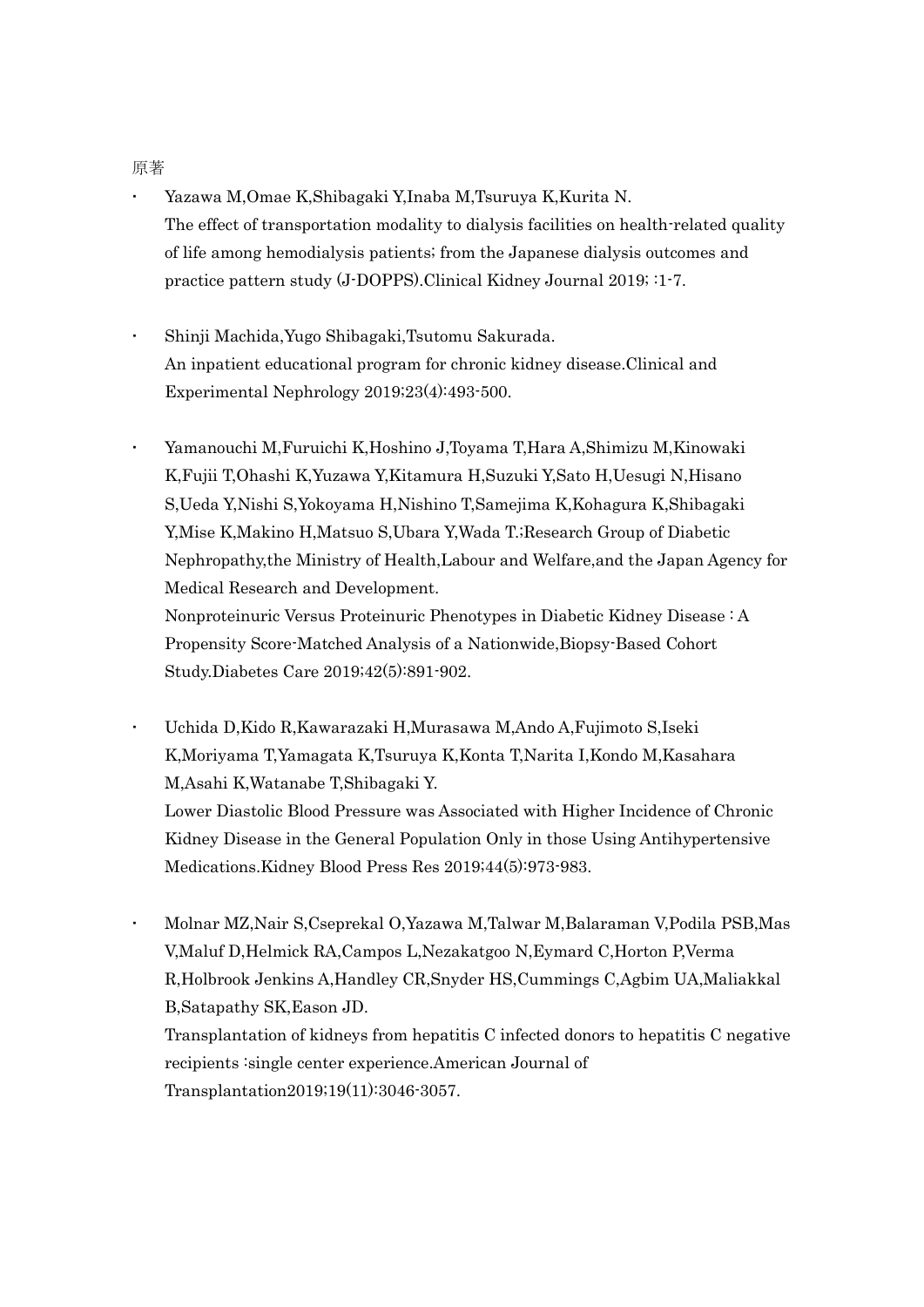Yuhei Otobe,Koji Hiraki,Chiharu Hotta,Kazuhiro Izawa,Tsutomu Sakurada,Yugo Shibagaki.

The impact of the combination of kidney and physical function on cognitive decline over 2 years in older adults with pre-dialysis chronic kidney disease.Clinical and Experimental Nephrology2019;23(6):756-762.

 Akihiro Kudo,Koichi Asahi,Hiroaki Sato,Kunitoshi Iseki,Toshiki Moriyama,Kunihiro Yamagata,Kazuhiko Tsuruya,Shouichi Fujimoto,Ichiei Narita,Tsuneo Konta,Masahide Kondo,Yugo Shibagaki,Masato Kasahara,Tsuyoshi Watanabe,Michio Shimabukuro.

Fast eating is a strong risk factor for new-onset diabetes among the Japanese general population.Scientific Reports 2019;9(1):8210-8210.

- Hiroki Nishiwaki,Sho Sasaki,Takeshi Hasegawa,Fumihiko Sasai,Hiroo Kawarazaki,Shun Minatoguchi,Daisuke Uchida,Kenichiro Koitabashi,Takaya Ozeki,Fumihiko Koiwa the JOINT-KD collaborators. External validation of the quick Sequential Organ Failure Assessment score for mortality and bacteraemia risk evaluation in Japanese patients undergoing haemodialysis:a retrospective multicentre cohort study.BMJ Open2019;9(7):e028856.
- Imai N,Sumi H,Shibagaki Y. Impact of age on the seasonal prevalence of hypernatremia in the emergency department : a single-center study.International Journal of Emergency Medicine 2019;12(1):29.
- Atsuko Uehara,Yohei Kita,Hirofumi Sumi,Yugo Shibagaki. Proton-pump Inhibitor-induced Severe Hypomagnesemia and Hypocalcemia are Clinically Masked by Thiazide Diuretic.Internal Medicine 2019;58(15):2201-2205.
- Naohiko Imai,Hirofumi Sumi,Yugo Shibagaki.Impact of age on the seasonal prevalence of hypernatremia in the emergency department:a single-center study.International Journal of Emergency Medicine ,019;12(1):29-29.
- Tsutomu Sakurada,Atsushi Ueda,Daisuke Komukai,Kiyotaka Uchiyama,Yasushi Tsujimoto,Hidemichi Yuasa,Munekazu Ryuzaki,Yasuhiko Ito,Masashi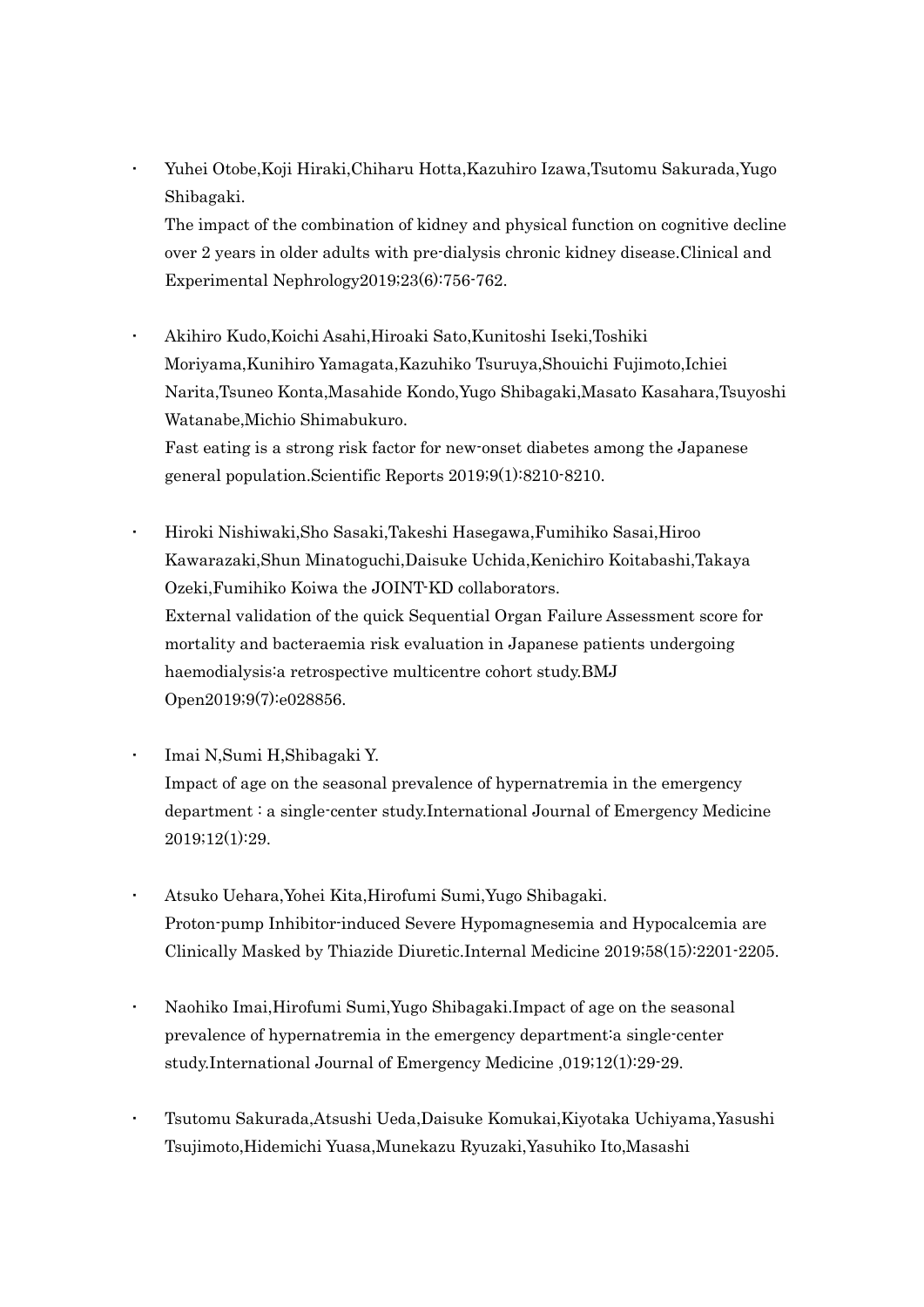Tomo,Hidetomo Nakamoto.

Outcomes after peritoneal dialysis catheter placement by laparoscopic surgery versus open surgery : systematic review and meta-analysis.Renal Replacement Therapy2019;5(37).

- Masatoshi Nishimoto,Miho Tagawa,Masaru Matsui,Masahiro Eriguchi,Ken-ichi Samejima,Kunitoshi Iseki,Chiho Iseki,Koichi Asahi,Kunihiro Yamagata,Tsuneo Konta,Shouichi Fujimoto,Ichiei Narita,Masato Kasahara,Yugo Shibagaki,Toshiki Moriyama,Masahide Kondo,Tsuyoshi Watanabe & Kazuhiko Tsuruya. A Prediction Model with Lifestyle in Addition to Previously Known Risk Factors Improves Its Predictive Ability for Cardiovascular Death.Scientific Reports2019;9(1) :12953-12953.
- Keisei Kosaki Ph.D.,Takeshi Sugaya Ph.D.,Keiichi Ohata,Jun Tanabe M.D.,Seiko Hoshino,Kazuho Inoue,Kenjiro Kimura M.D.,Ph.D.,Seiji Maeda Ph.D.,Yugo Shibagaki M.D.,Ph.D.& Atsuko Kamijo-Ikemori. Renoprotective effects of voluntary running exercise training on aldosteroneinduced renal injury in human L-FABP chromosomal transgenic mice.Hypertension Research 2019;42(10):1518-1527.
- Tanabe J,Ogura Y,Nakabayashi M,Nagai Y,Watanabe S,Sugaya T,Ohata K,Ichikawa D, Inoue K,Hoshino S,Kimura K,Shibagaki Y,Ono Y,Kamijo-Ikemori A. The possibility of urinary L-type fatty acid binding protein as a biomarker of renal hypoxia in spontaneously diabetic Torii fatty rats.KIDNEY & BLOOD PRESSURE RESEARCH 2019;44(6):1476-1492.
- Kei Nagai,Kunihiro Yamagata,Kunitoshi Iseki,Toshiki Moriyama,Kazuhiko Tsuruya,Shouichi Fujimoto,Ichiei Narita,Tsuneo Konta,Masahide Kondo,Masato Kasahara,Yugo Shibagaki, Koichi Asahi,Tsuyoshi Watanabe. Cause-specific mortality in the general population with transient dipstickproteinuria.PLoS One2019;14(10):e0223005-e0223005.
- Masahiko Yazawa,Orsolya Cseprekal,Ryan A.Helmick,Manish Talwar,Vasanthi Balaraman,Pradeep S.B.Podila,Uchenna A.Agbim,Benedict Maliakkal,Sallyanne Fossey,Sanjaya K.Satapathy,Keiichi Sumida,Csaba P.Kovesdy,Satheesh Nair,James D.Eason,Miklos Z.Molnar.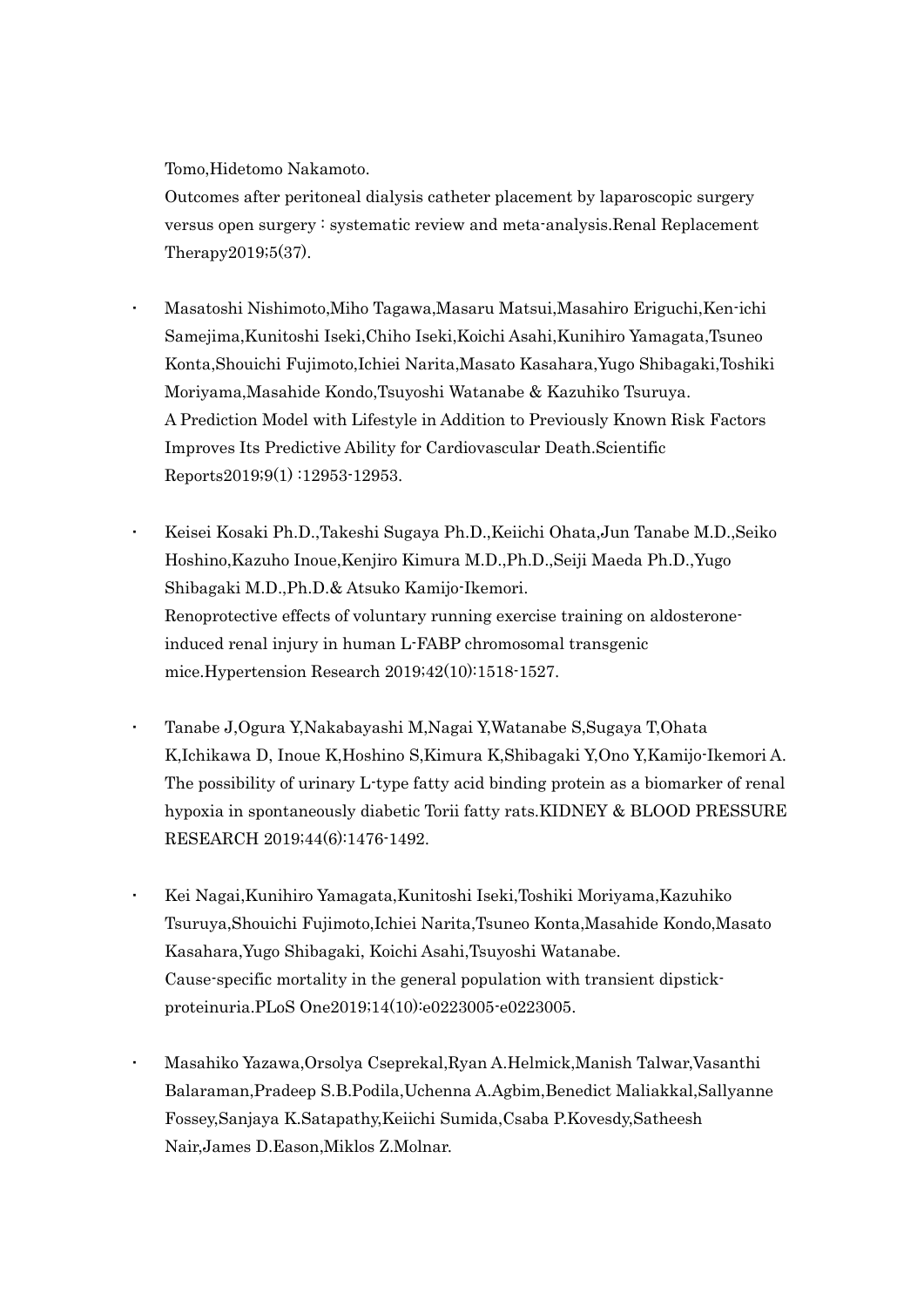Association Between Post-Transplant Donor Specific Antibodies and Recipient Outcomes in Simultaneous Liver-Kidney Transplant Recipients : single center,cohort study.Transplant International 2019;33(2):202-215.

 Shirai S,Akiyama S,Kamijo-Ikemori A,Suzuki T,Ichikawa D,Koike J,Kimura K,Shibagaki Y. Membranous nephropathy associated with thrombospondin type-1 domain-

containing 7A (THSD7A) in an adult woman with eosinophilia.CEN Case Rep2019;9(1):65-73.

- Kakuya Niihata,Hiroki Nishiwaki,Noriaki Kurita,Hirokazu Okada,Shoichi Maruyama,Ichiei Narita,Yugo Shibagaki,Izaya Nakaya. Variations in actual practice patterns and their deviations from the clinical practice guidelines for nephrotic syndrome in Japan:certified nephrologists' questionnaire survey.Clinical and Experimental Nephrology2019;23(11):1288-1297.
- Nagai K,Yamagata K,Iseki K,Moriyama T,Tsuruya K,Fujimoto S,Narita I,Konta T,Kondo M,Kasahara M,Shibagaki Y,Asahi K,Watanabe T. Antihypertensive treatment and risk of cardiovascular mortality in patients with chronic kidney disease diagnosed based on the presence of proteinuria and renal function : A large longitudinal study in Japan.PLoS One2019;14(12) :e0225812.
- Kuroya S,Yazawa M,Shibagaki Y,Tominaga N. Calcium-alkali syndrome associated with hypoparathyroidism following total thyroidectomy.American Journal of Nephrology2020;51(2) :160-167.
- Tanabe J,Ogura Y,Kosaki K,Nagai Y,Sugaya T,Ohata K,Watanabe S,Ichikawa D,Inoue K,Hoshino S,Kimura K,Maeda S,Shibagaki Y,Kamijo-Ikemori A.. Relationship between urinary liver-type fatty acid-binding protein (L-FABP)and sarcopenia in spontaneously diabetic Torii fatty rats.Journal of Diabetes Research2020;2020(7614035) :14-14.
- Otobe Y,Hiraki K,Izawa KP,Sakurada T,Shibagaki Y. Relationship between serum inorganic phosphorus levels and cognitive decline over 2 years in older adults with pre-dialysis chronic kidney disease.Clinical and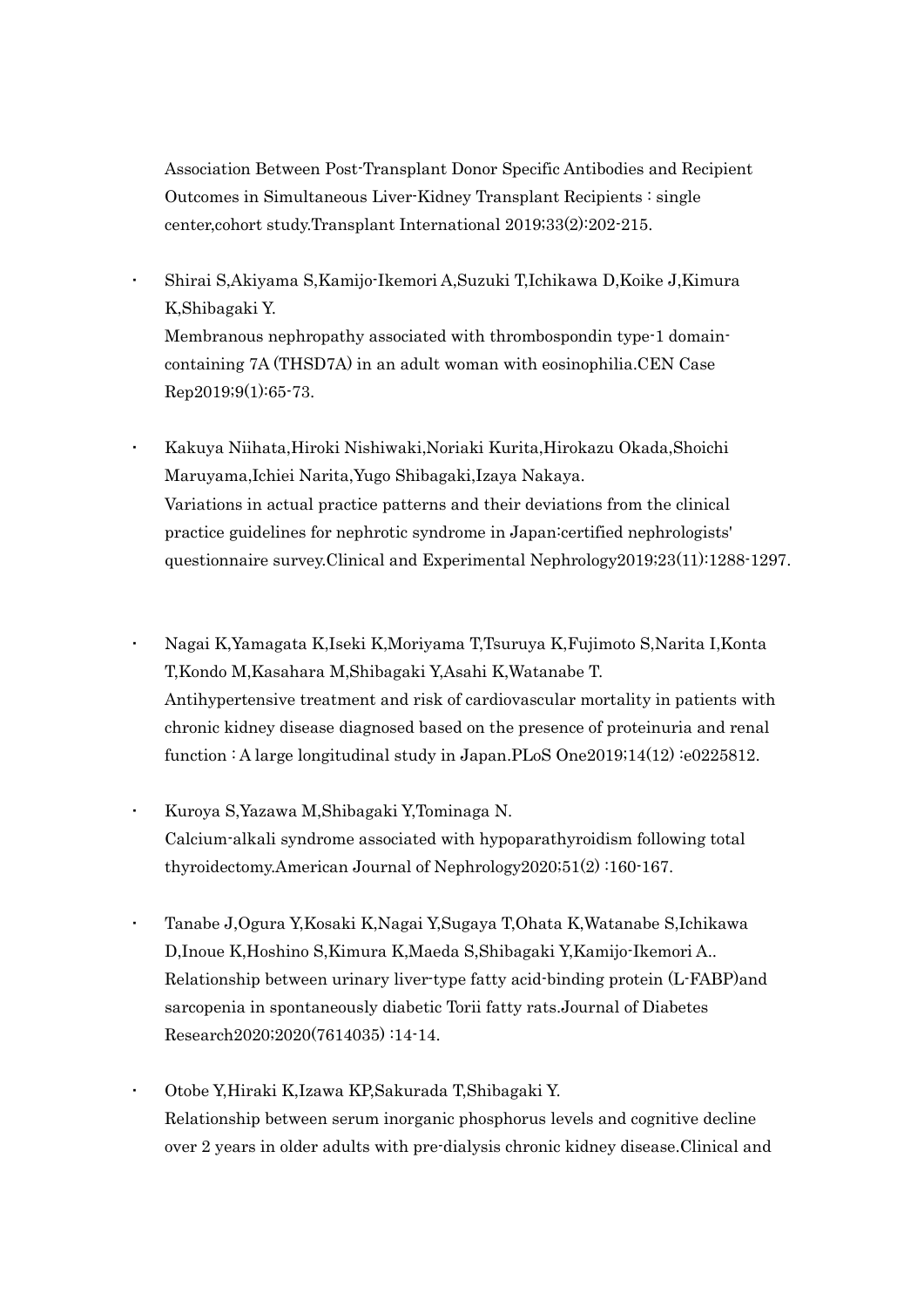Experimental Nephrology ,2020;24(3) :286-287.

- Tsutomu Sakurada,Kaori Kohatsu,Shohei Yamada,Hirotaka Sato,Shigeki Kojima,Kenichiro Koitabashi,Nagayuki Kaneshiro,Yugo Shibagaki. Minilaparotomy for Malfunctioning Peritoneal Dialysis Catheter by Nephrologists : Experiences at Two Centers.Renal Replacement Therapy 2020;6(14).
- Kosaki K,Kamijo-Ikemori A,Sugaya T,Kumamoto S,Tanahashi K,Kumagai H,Kimura K, Shibagaki Y,Maeda S. Incremental short maximal exercise increases urinary liver-type fatty acid-binding protein in adults without CKD.Scandinavian Journal of Medicine and Science in Sports 2020;30(4) :709-715.
- 藤島理恵,小島茂樹,岡本岳史,櫻田勉,柴垣有吾. 当院において大腿静脈へカフ型カテーテルを留置した 34 例の検討.腎と透析アクセス 2019;87 :109-110.
- 櫻田勉. PD における臨床研究について.腎と透析 腹膜透析 2019;87 :62-63.
- 平木幸治,柴垣有吾,櫻田勉. CKD 患者のフレイル・サルコペニア対策としての運動療法.腎と透析 腹膜透析 2019;87 :30-31.
- 池田麻理,森久保悟,大迫希代美,小島茂樹,小板橋賢一郎,櫻田勉,柴垣有吾.
- 腹膜透析導入後の内臓脂肪の面積の変化に関連する因子の検討.腎と透析 腹膜透析 2019;87 :212-214.
- 櫻田勉,小板橋賢一郎,小島茂樹,柴垣有吾.
- 1時間枠での透析療法選択外来が両方選択に及ぼす影響.腎と透析 腹膜透析 2019;87 :206-207.
- 渡邉詩香,櫻田勉,小板橋賢一郎,小島茂樹,金城永幸,瀧康洋,村澤昌,河原崎宏雄,柴垣有 吾.高齢者への腹膜透析導入による患者の QOL と家族の介護負担度の変化.腎と透析 2019;87:185-186.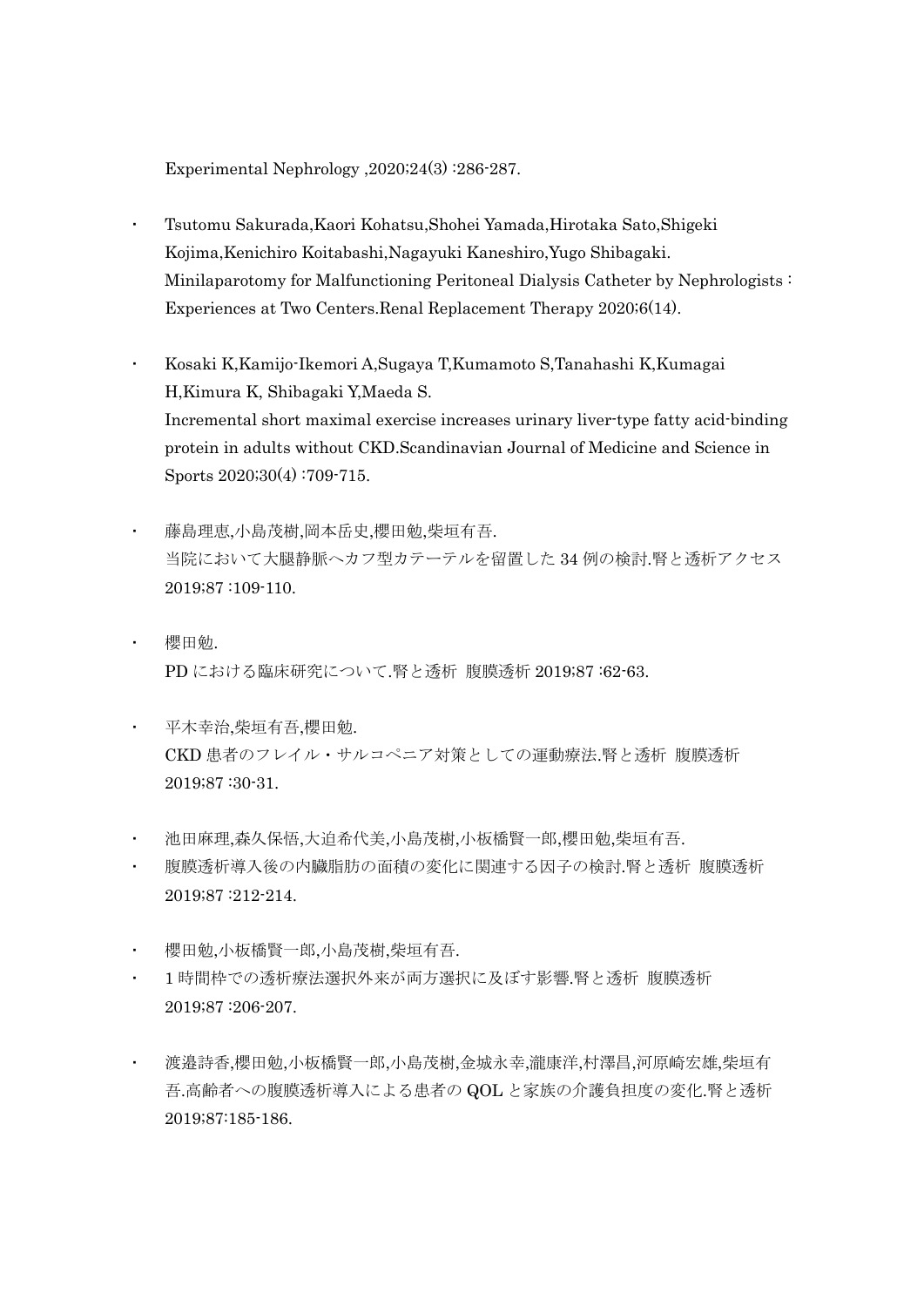- 小板橋賢一郎,櫻田勉,中澤龍斗,佐々木秀郎,丸井祐二,力石耕介,柴垣有吾. 腎移植後の透析導入に腹膜透析を選択した 3 症例.腎と透析 2019;87:174-175.
- 普久原智里,小板橋賢一郎,藤田陽子,谷澤雅彦,櫻田勉,柴垣有吾. Bacterial translocation による腹膜炎が疑われた 2 例.腎と透析 2019;87:122-123.
- 山田将平,櫻田勉,瀧康洋,小板橋賢一郎,金城永幸,冨永直人,柴垣有吾.低心機能にて腹膜 透析を導入した患者の転帰に関する検討.腎と透析 2019;87:107-108.

## 症例報告

- Atsuko Uehara,Tomo Suzuki, Soichiro Hase, Hirofumi Sumi, Satoshi Hachisuka, Eisuke Fujimoto, Koichirou Aida, Ryuto Nakazawa, Hideo Sasaki, Junki Koike, Tatsuya Chikaraishi, Yugo Shibagaki,Yuji Marui. Kidney autotransplantation for the treatment of renal artery occlusion after endovascular aortic repair : a case report. BMC Nephrology 2019;20(1):160-160.
- Keiko Kai, Naoto Tominaga, kenichiro Koitabashi, Daisuke Ichikawa, Yugo Shibagaki.

Tolvaptan corrects hyponatremia and relieves the burden of fluid/dietary restriction and hospitalization in hyponatremic patients with terminal lung cancer : A report of two cases. CEN Case Reports 2019;8(2) :112-118.

- Tomo Suzuki, Shu Ushimaru, Daisuke Uchida, Shiika Watanabe, Daisuke Ichikawa, Junki Koike, Hidehiko Mizuguchi, Hiroo Kawarazaki, Yugo Shibagaki. Refractory THSD7A membranous nephropathy with severe asthma related to eosinophilia. Clinical Nephrology 2019;92(2) :103-108.
- Nakano Hiroyasu, Imai Naohiko, Shibagaki Yugo. Inferior vena cava compression and acute kidney injury. Saudi journal of kidney diseases and transplantation: an official publication of the Saudi Center for Organ Transplantation, Saudi Arabia 2019;30(3) :747-748.
- Shohei Yamada, Masahiko Yazawa, Makoto Yamamoto, Kenichiro Koitabashi, Daisuke Ichikawa, Jyunki Koike, Yugo Shibagaki. A case of biopsy-proven oxaliplatin-induced acute tubulointerstitial nephritis with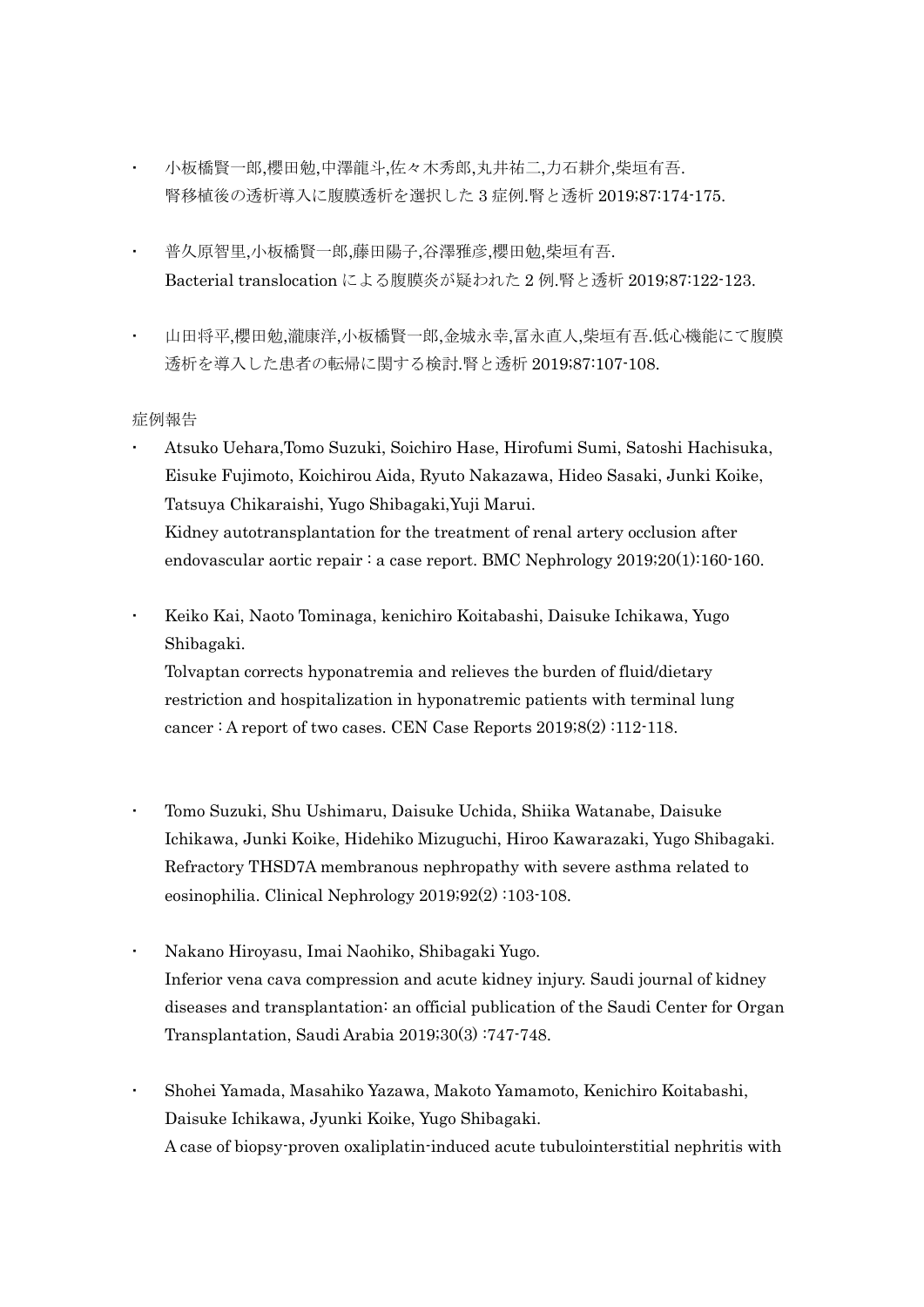thrombocytopenia and anemia. CEN Case Rep 2019;8(3):188-193.

- Kaneshiro Nagayuki, Shigabaki Yugo, Sakurada Tsutomu. Occlusion of a peritoneal dialysis catheter by fibrous connective tissue covering the intraperitoneal catheter : a case report. Ther Apher Dial. 2019; :doi : 10.1111/1744- 9987.13430. [Epub ahead of print].
- Yoko Fujita, Maho Terashita, Masahiko Yazawa, Yukitaka Yamasaki, Tomonori Imamura, Junichiro Kibayashi, Toshihiro Sawai, Yoshihiko Hidaka, Katsuki Ohtani, Norimitsu Inoue, Yugo Shibagaki. Eculizumab for Severe Thrombolytic Microangiopathy Secondary to Surgical Invasive Stress and Bleeding : A Case Report. Internal Medicine 2020;59(1):93-99.
- Yoko Fujita, Maho Terashita, Masahiko Yazawa, Yukitaka Yamasaki, Tomonori Imamura, Junichiro Kibayashi, Toshihiro Sawai, Yoshihiko Hidaka, Katsuki Ohtani,Norimitsu Inoue, Yugo Shibagaki. Eculizumab for Severe Thrombotic Microangiopathy Secondary to Surgical Invasive Stress and Bleeding. Internal medicine 2020;59:93-99.
- Uehara Atsuko, Suzuki Tomo, Yamamoto Yutaro, Hasegawa Masataka, Koitabashi Kenichiro, Yazawa Masahiko, Koike Junki, Shibagaki Yugo. A Functional Parathyroid Cyst from the Hemorrhagic Degeneration of a Parathyroid Adenoma. Internal Medicine , 2020;59(3):389-394.
- Saito A, Hiraki K, Otobe Y, Izawa KP, Sakurada T, Shibagaki Y.
- Relationship between Serum Vitamin D and Leg Strength in Older Adults with Pre-Dialysis Chronic Kidney Disease : A Preliminary Study. International Journal of Environmental Research and Public Health ,2020;17(4):1433-1433.
- 韓蔚, 鈴木智, 仲田真由美, 渡邉詩香, 市川大介, 小池淳樹, 尾田高志, 鈴木仁. 光学顕微鏡所見、蛍光抗体法で多彩な像を呈した感染関連 IgA 腎症と考えた 1 例.腎 炎症例研究 2019;35:72-85.
- 金城永幸, 山田将平, 北見美穂, 角浩史, 瀧康洋, 仲田真由美, 櫻田勉, 柴垣有吾. SMAP 埋没期間に腹腔内カテーテルが全周性に線維性結合組織に覆われ、カテーテル 閉塞を生じた一例. 腎と透析 2019;87:233-235.